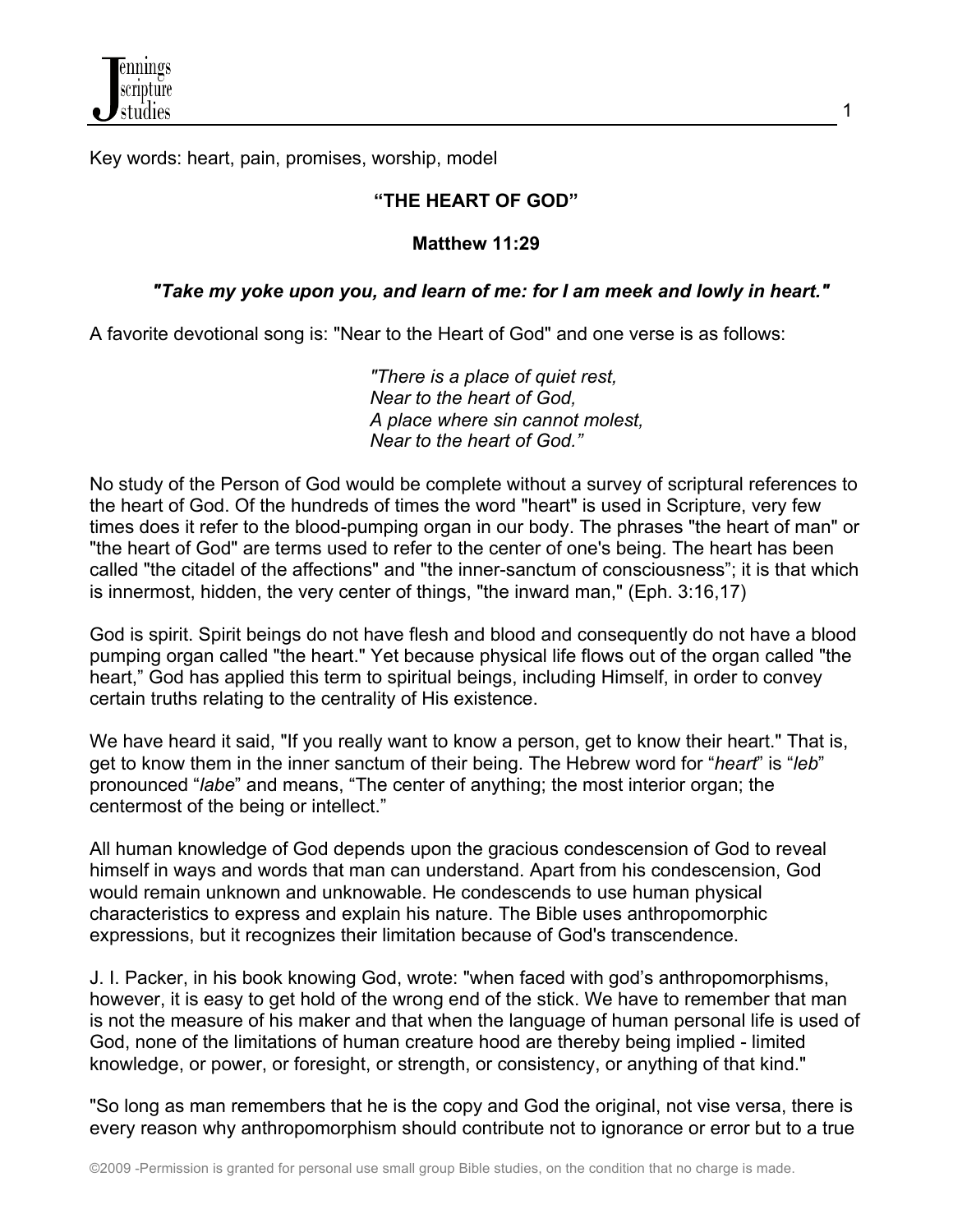knowledge of God. Anthropomorphism is justified in relation to God because God himself uses it, and God himself uses it because it's real basis is the divinely created theomorphism of man." (G.W. Bromiley, the International Standard Bible Encyclopedia,1979, Vol.1, p.138)

Paramount on the list of many Scriptures that give a clear view of the heart of God, not surprisingly, is John 3:16 - *"For God so loved the world, that he gave his only begotten son, that whosoever believes in him should not perish but have everlasting life."*

However, no mention is made of God's heart in that verse. But there are about one dozen verses, that do speak of God's heart and from these we can learn much about God. Let us look at some of these verses and see if we can catch something of God's great heart beat that will aid us in understanding Him and make us more like Him.

If we are to know God intimately we must know His heart. What do we know about the great heart of God? As we look at the heart of God as revealed in the Scriptures, we learn that:

# **GOD'S HEART REVEALS THE PAIN CAUSED BY SIN**

Genesis 6:6 says, *"And the LORD was sorry that He had made man on the earth, and He was grieved in His heart."* (nkjv)

The NIV translates the verse as: *"The Lord was grieved that he had made man on the earth, and his heart was filled with pain."* 

This is the first time the heart of God is mentioned in the Bible. The Hebrew word translated *"grieved"* is "*atsab"* and is elsewhere translated "*pain", "hurt"* or "*grief."* What pains God's heart? He pained by:

#### *The wickedness of mankind.*

*"Then the LORD saw that the wickedness of man was great in the earth, and that every intent of the thoughts of his heart was only evil continually. And the LORD was sorry that He had made man on the earth, and He was grieved in His heart. So the LORD said, "I will destroy man whom I have created from the face of the earth, both man and beast, creeping thing and birds of the air, for I am sorry that I have made them." But Noah found grace in the eyes of the LORD."* (Genesis 6:5-8)

The pain and grief, as a result of His human creation's wickedness, led to the catastrophic flood judgment of the world of Noah's day

#### *The waywardness of God's chosen people.*

*"My people are bent on backsliding from Me. Though they call to the Most High, none at all exalt Him. "How can I give you up, Ephraim? How can I hand you over, Israel? How can I make you like Admah? How can I set you like Zeboiim? My heart churns within Me; My sympathy is stirred."* (Hosea 11:7-8)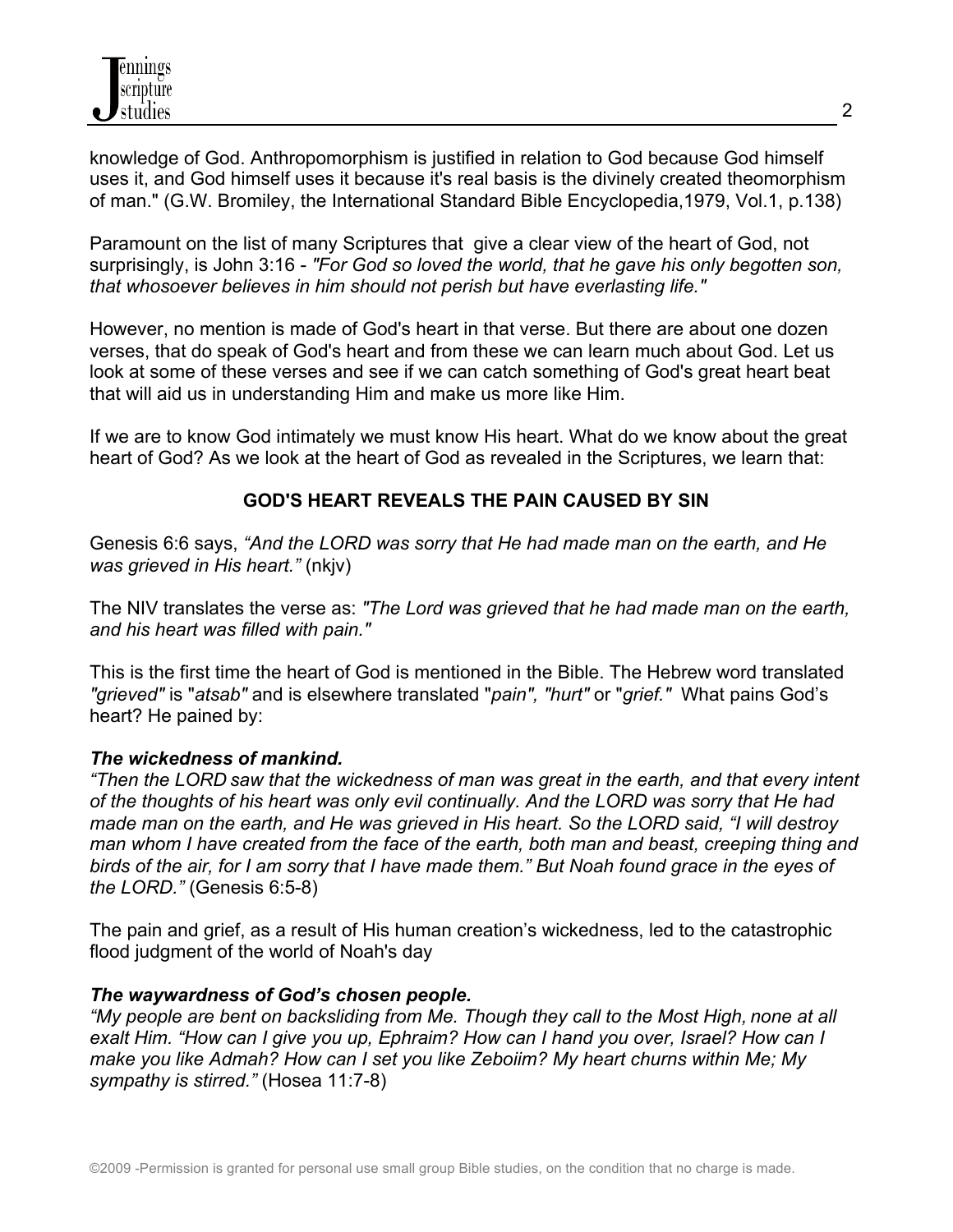The Hebrew word *"hâphak"* means "*to overturn or tumble"* and is translated *"churns"* (nkjv) or *"turned over"* (nasb). The waywardness of God's chosen ones causes His heart to be moved. Man's sin is God's sorrow! "God is hurt no less by the atrocious sins of men than if they pierced His heart with mortal anguish" (Calvin).

We have heard it said that "We always hurt the one we love." It is true that we have hurt the heart of God by our wickedness and waywardness. Let us confess our sin and begin immediately to love the One who loves us with all of our hearts!

# **GOD'S HEART CONCEALS HIS ETERNAL PURPOSES**

Jeremiah 30:24 – *"The fierce anger of the LORD will not return until He has done it, and until He has performed the intents of His heart. In the latter days you will consider it."*

Deut. 29:29 puts this entire subject in focus: *"The secret things belong to the LORD our God, but those things which are revealed belong to us and to our children forever, that we may do all the words of this law."*

God's heart contains his plans for all eternity. The entire history of the universe is the uninterrupted carrying out of a divine plan. We know the thoughts of His heart only as He chooses to reveal them to us. The Scriptures speak to this truth just enough to let us know that God is in control and that we need to trust Him to carry out His plans and purposes for us.

What are some of God's plans in His heart? He has revealed some of them:

### *God has plans for all nations.*

Psalm 33:10,11 – *"The LORD brings the counsel of the nations to nothing; He makes the plans of the peoples of no effect. The counsel of the LORD stands forever, the plans of His heart to all generations."*

### *God has plans for the ending of time.*

Jeremiah 23:20 – *"The anger of the LORD will not turn back until He has executed and performed the thoughts of His heart. In the latter days you will understand it perfectly."*

### *God has plans for the defeat of His enemies.*

Isaiah 63:4 - *"For the day of vengeance is in my heart…..."*

### *God had plans for the return of His Son.*

Matthew 25:13 - *"Watch therefore, for you know neither the day nor the hour in which the Son of Man is coming."* AND, Matthew 24:36 – *"But of that day and hour no one knows, not even the angels of heaven, but My Father only."*

Locked up in God's great heart are His plans and purposes for the ages. Some of these plans He has fully revealed, some He has not. We only know what is contained in the Divine Revelation, His Word, as concerns all His designs. What He does reveal is overwhelming! We know only a fraction of what He has in mind for the ages to come.

©2009 -Permission is granted for personal use small group Bible studies, on the condition that no charge is made.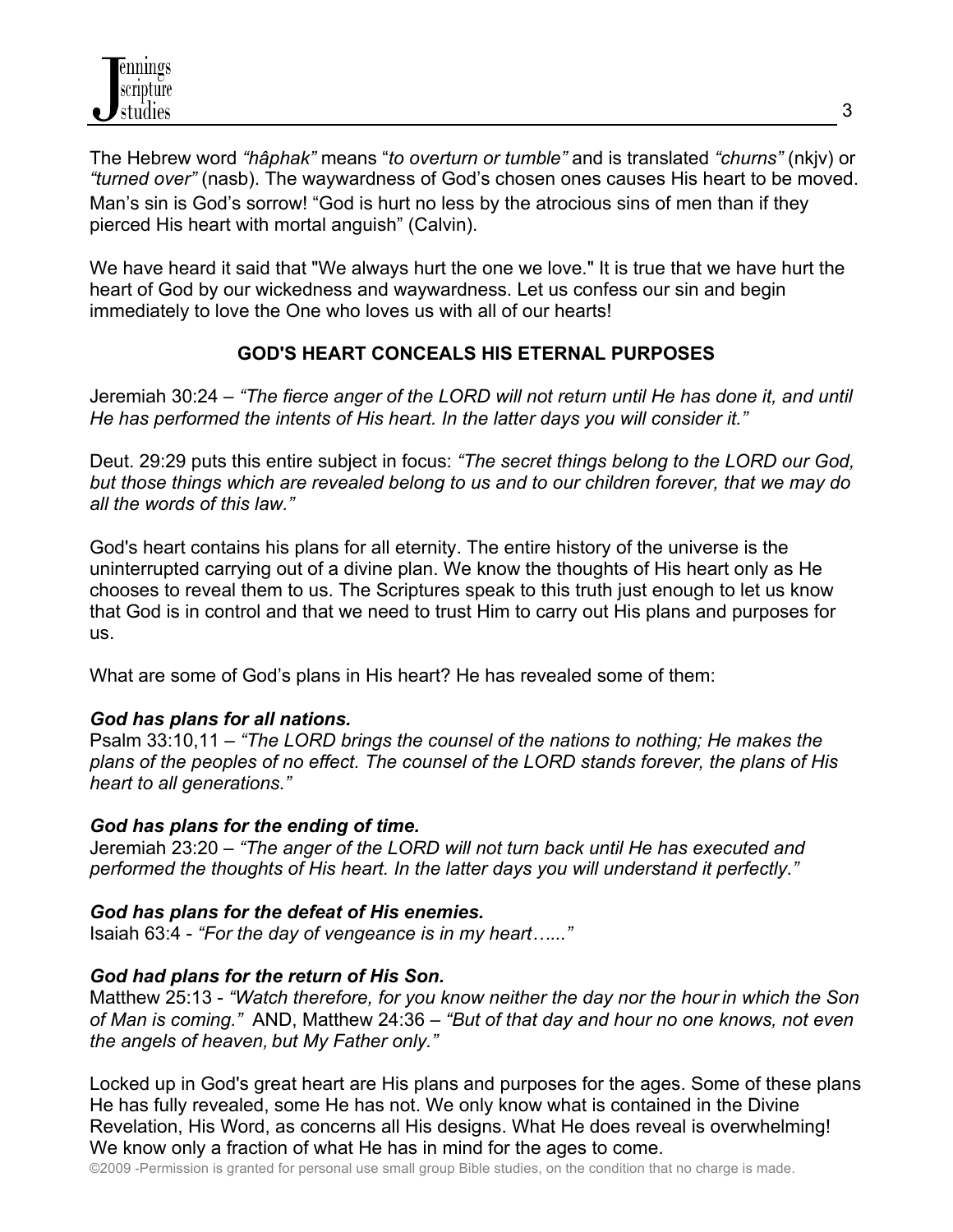For example, when we read the descriptions of heaven in Revelation chapters 21 and 22, we are left with myriads of questions. What we know now about our eternal home is only a small amount compared to what we shall know and experience when we get there. *"Now we see through a glass, darkly; but then face to face: now I know in part; but then shall I know even as also I am known."*

(I Cor. 13:12)

Written around the dial of a clock in a church in Strasburg, Germany are these words: "One of these hours the Lord is coming." In view of the fact that Jesus is coming, it is good to know:

> "There is a place of comfort sweet, Near to the heart of God; A place where we our Savior meet, Near to the heart of God."

### **GOD'S HEART CONFIRMS HIS PROMISES**

Genesis 8:21, 22 – *"Then the LORD said in His heart, "I will never again curse the ground for man's sake, although the imagination of man's heart is evil from his youth; nor will I again destroy every living thing as I have done. While the earth remains, seedtime and harvest, cold and heat, winter and summer, and day and night shall not cease."* 

*"The Lord said in his heart."* This is an expression revealing the inward resolve of God's will and promises extending into the infinite future.

2 Pet 1:4 – *"He has given us His very great and precious promises, so that by these you might be partakers of the divine nature having escaped the corruption that is in the world through lust."*

II Corinthians 1:20 says, *"For no matter how many promises God has made, they are "Yes" in Christ."*

A promise is of no more value than is the ability of the one who makes it to carry through. God's promises are the Word of the "*God who cannot lie."* (Titus 1:2)

### **GOD'S HEART IS WITH HIS PEOPLE IN WORSHIP**

I Kings 9:3 – *"And the LORD said to him: "I have heard your prayer and your supplication that you have made before Me; I have consecrated this house which you have built to put My name there forever, and My eyes and My heart will be there perpetually."*

The context of the verse shows that the reference relates to Israel and to Solomon and the newly built Temple. However, to conclude that God would only be present in Solomon's Temple when the people met for worship would be erroneous.

God's heart is with His people whenever and wherever they are met to worship Him. Jesus said, *"For where two or three are gathered together in My name, I am there in the midst of*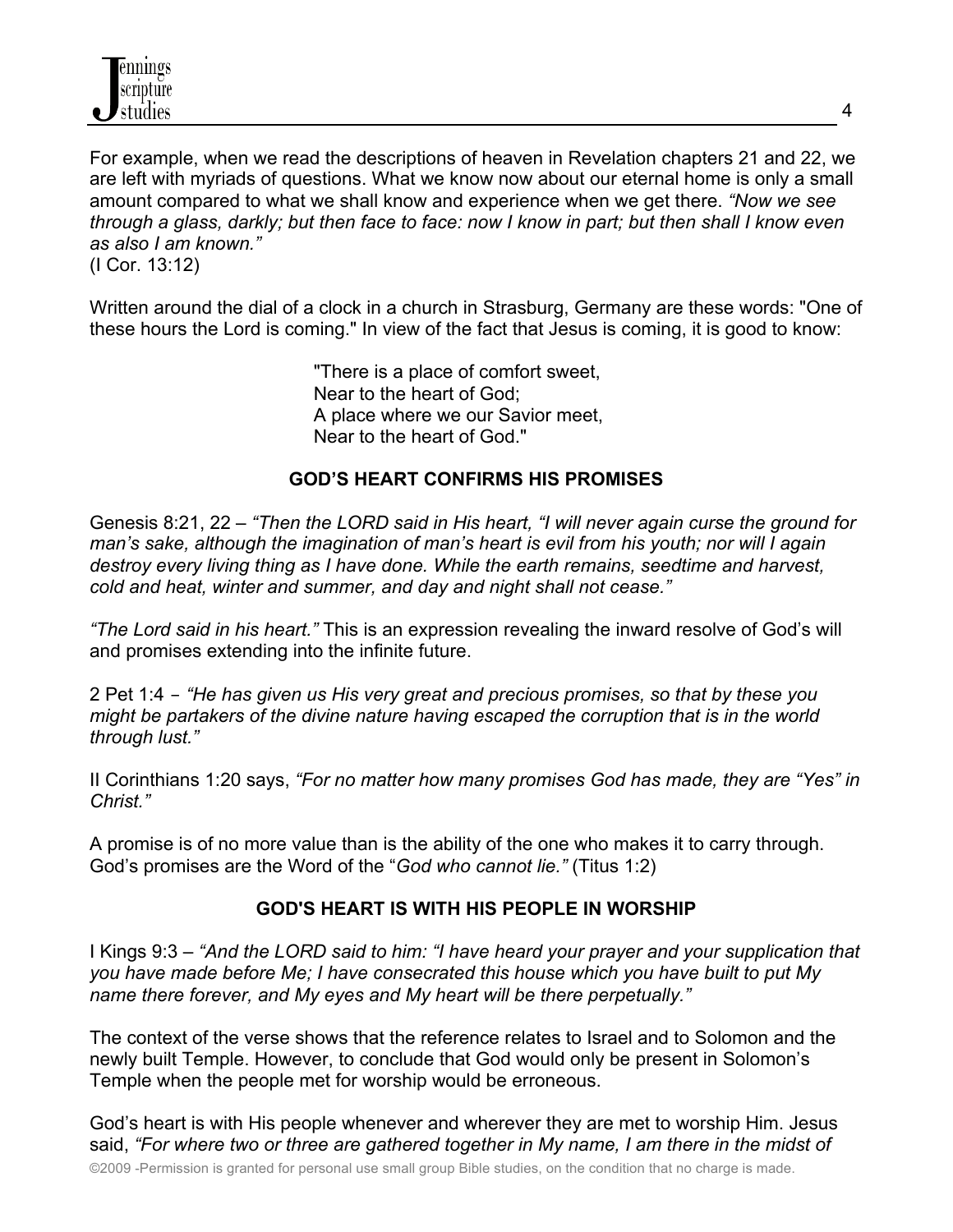*them."* (Matthew 18:20)

Jesus had a conversation about worship with the water-carrying woman of Samaria at Jacob's well. She said, "*Our fathers worshiped on this mountain, and you Jews say that in Jerusalem is the place where one ought to worship."* (John 4:20)

Jesus' reply is interesting: *"Woman, believe Me, the hour is coming when you will neither on this mountain, nor in Jerusalem, worship the Father. You worship what you do not know; we know what we worship, for salvation is of the Jews."* (John 4:21-22)

In the next statement that Jesus made is where we come in: *"But the hour is coming, and now is, when the true worshipers will worship the Father in spirit and truth; for the Father is seeking such to worship Him. God is Spirit, and those who worship Him must worship in spirit and truth."* (John 4:23-24)

"'*Spirit'* refers not to the Holy Spirit but to the spirit of the worshiper. God is concerned with attitude before act. *'In truth'* means to be concerned for honesty before God and people. It also suggests that believers be biblical in their worship."

Jesus said that God is seeking worshippers. If He is seeking worshippers, He must, therefore, be available to be His worshippers. Worship brings us into the presence of God in a special sense and wherever He is, there is His heart! When we meet to worship, are we conscious of the loving heart of God present to receive worship offered Him "*in spirit and truth*"?

Our worship may sometimes be lifeless ritual and terribly habitual. It would be more vibrant and varied if we "*Enter into His gates with thanksgiving, and into His courts with praise"* (Psalm 100:4) we focused upon the One Whom we are worshipping and not upon other worshippers! God's great heart is present and our hearts commune with His heart when we worship.

# **GOD'S HEART IS THE MODEL FOR OUR HEARTS**

Jesus has invited us to: "*Take my yoke upon you, and learn of me: for I am meek and lowly in heart."* (Matt. 11:29)

David is a good example of what God is looking for in His children. David's predecessor, Saul, was not an obedient king and God removed him. God said to him, *"But now your kingdom shall not continue. The LORD has sought for Himself a man after His own heart, and the LORD has commanded him to be commander over His people, because you have not kept what the LORD commanded you."* (I Samuel 13:14)

In his sermon in Antioch, the Apostle Paul rehearsed some of the history of Israel. He referred to God's removal of Saul as king and the selection of David as follows: *"And when He had removed him, He raised up for them David as king, to whom also He gave testimony and said, 'I have found David* the *son* of Jesse, *a man after My own heart, who will do all My will.'*" (Acts 13:22)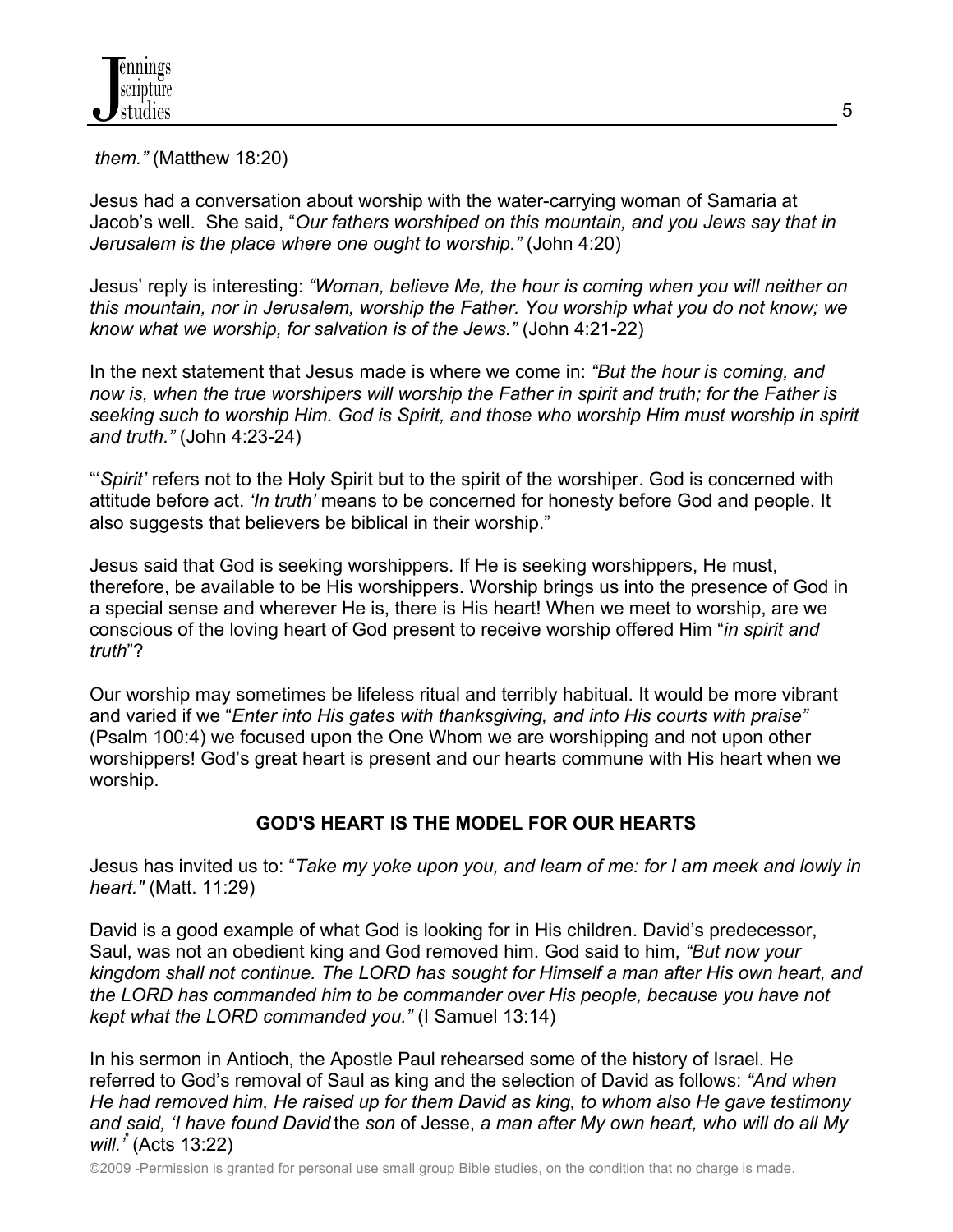

Notice the phrase, *"Who will do all my will."*

"Saul had not done it. He had disobeyed God in a case where he had received an express command. The characteristic of David would be that he would obey the commands of God. That David did this - that he maintained the worship of God, opposed idolatry, and sought to promote universal obedience to God among the people is expressly recorded of him ….. A man who would not be rebellious and disobedient as Saul was, but would do the will of God and keep his commandments. This refers, doubtless, rather to the public than to the private character of David; to his character as a king. It means that he would make the will of God the great rule and law of his reign, in contradistinction from Saul, who, as a king, had disobeyed God." (Albert Barnes)

I Kings 15:5 records this testimony concerning David: *"David did what was right in the eyes of the LORD, and had not turned aside from anything that He commanded him all the days of his life, except in the matter of Uriah the Hittite."*

"When it is said that David was a man after God's own heart, it should be understood, not of his private, but of his public, character. He was a man after God's own heart, because he ruled the people according to the Divine will. He did not allow idolatry; he did not set up for absolute power. He was guided in the government of the nation by the law of Moses, as the standing rule of government, and by the prophet, or the Divine oracle, whereby God gave directions upon particular emergencies. Whatever Saul's private character was, he was not a good king in Israel. He did not follow the law, the oracle, and the prophet; but attempted to be absolute, and thereby to subvert the constitution of the kingdom. That this was the meaning of David's being a man after God's own heart." (Benson)

#### **Conclusion**

Now that we know something of the heart of God, we should be ready to say with David, *"Search me, Oh God, and know my heart."* (Psalm 139:23)

There is a question that each of us must answer and the question is capsulated in a song as follows:

> "Is your heart right with God? Washed in the crimson flood, Cleansed and made holy, Humble and lowly, Right in the sight of God?"

If your heart is not right in the sight of God, I remind you that:

"There is a place of full release, Near to the heart of God: A place where all this joy and peace, Near to the heart of God."